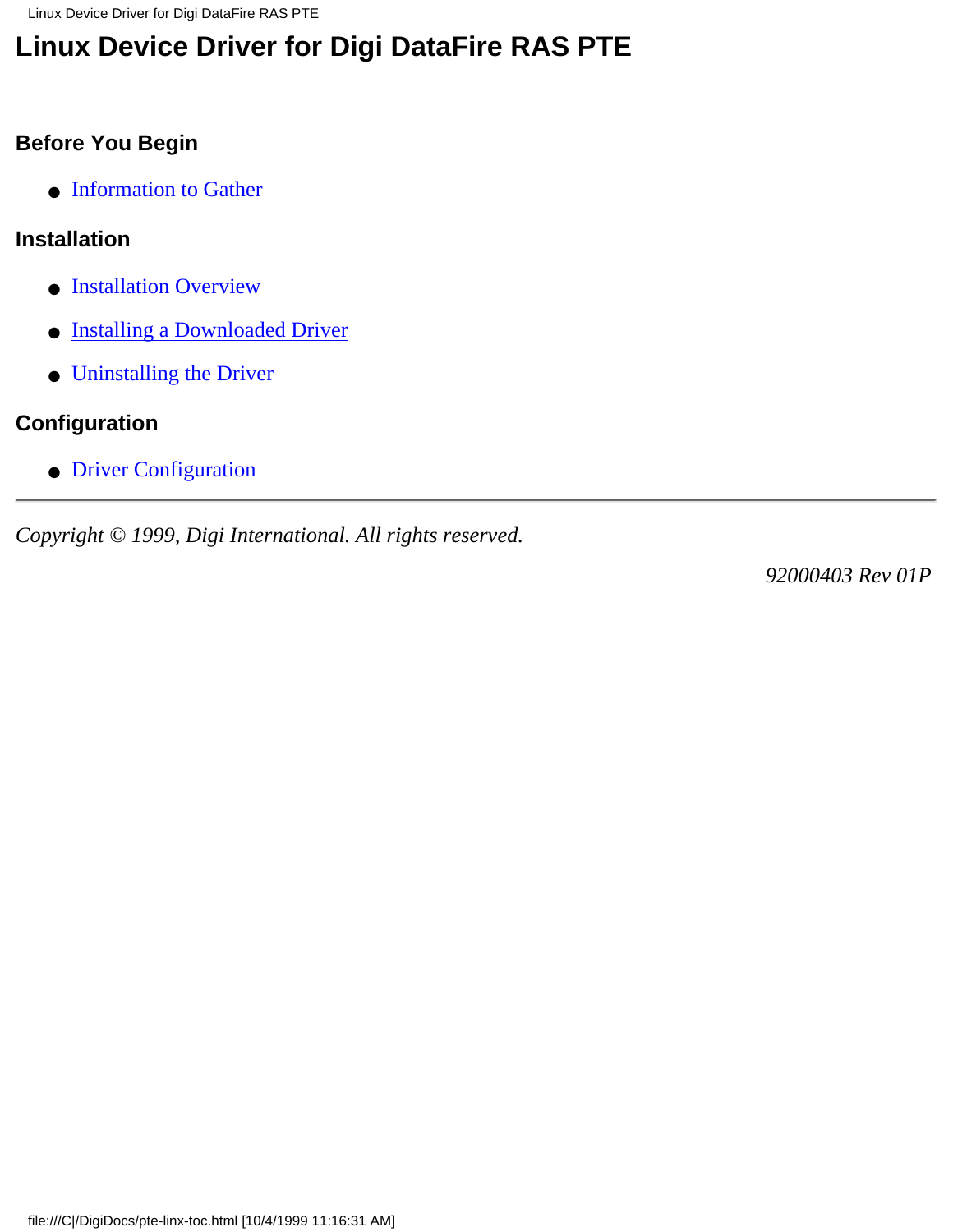# <span id="page-1-0"></span>**DataFire RAS PTE Configuration Information**

### **DataFire RAS PT1, PT2**

- [Channelized T1, Long Haul \(External T1\)](#page-6-0)
- [Channelized T1, Short Haul \(PBX or Other Internal Network\)](#page-7-0)
- [ISDN T1 \(PRI\), Long Haul \(External T1\)](#page-8-0)
- [ISDN T1 \(PRI\), Short Haul \(PBX or Other Internal Network\)](#page-9-0)

### **DataFire RAS PE1, PE2**

● [ISDN E1 \(Euro ISDN\)](#page-10-0)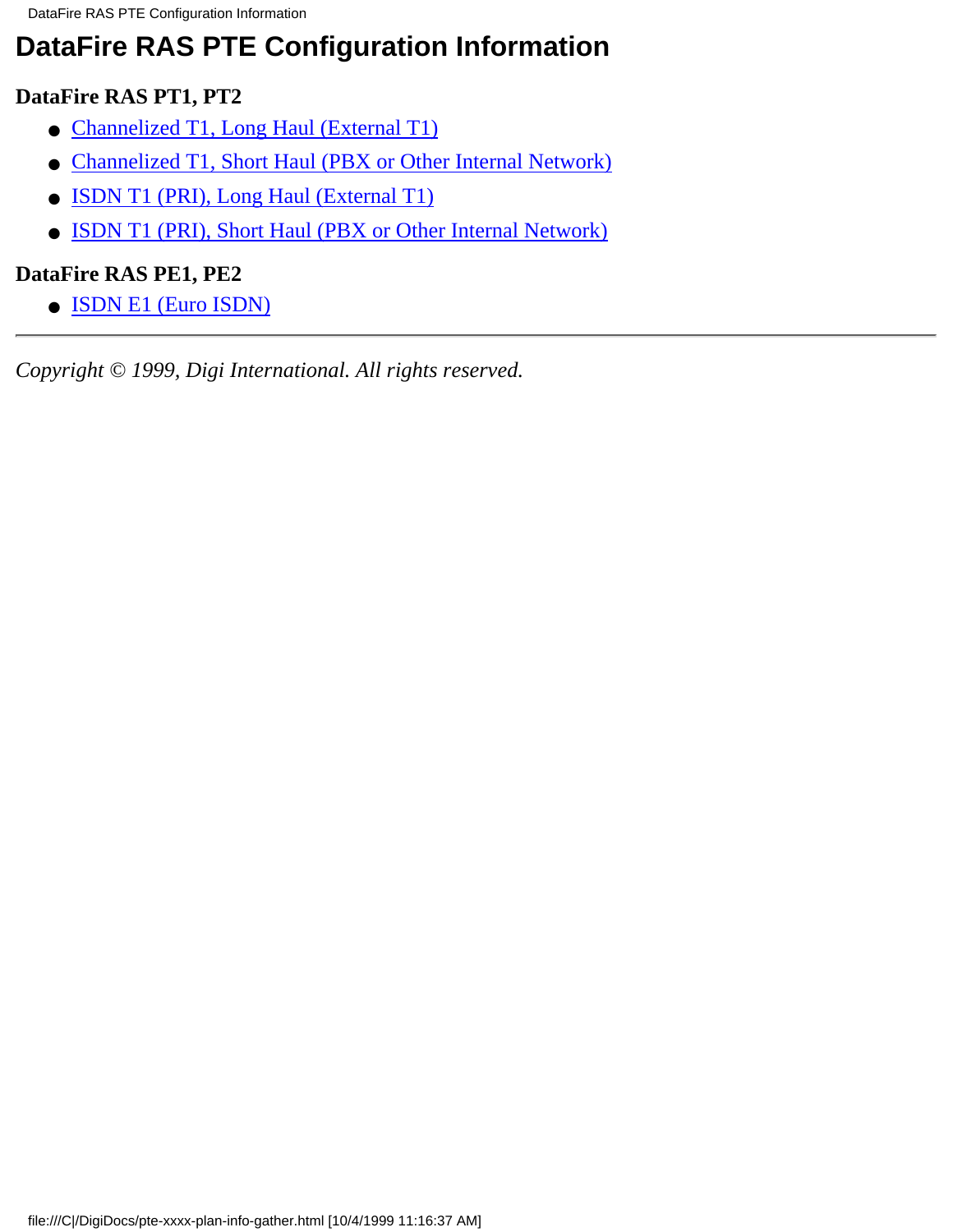# <span id="page-2-0"></span>**DataFire RAS PTE Linux Setup Overview**

Here are the major steps required to set up the DataFire RAS PTE adapter in a Linux system.

### **Overview of Setup Steps**

- 1. Prepare for configuration by gathering configuration information. See [Information to Gather](#page-1-0)
- 2. Install the adapter. See the appropriate hardware installation card for more information.

Install the Linux device driver package. See [Installing a Downloaded Device Driver](#page-3-0). This procedure also loads the driver and builds the RAS capable devices.

3. Configure the driver. See [Driver Configuration.](#page-5-0)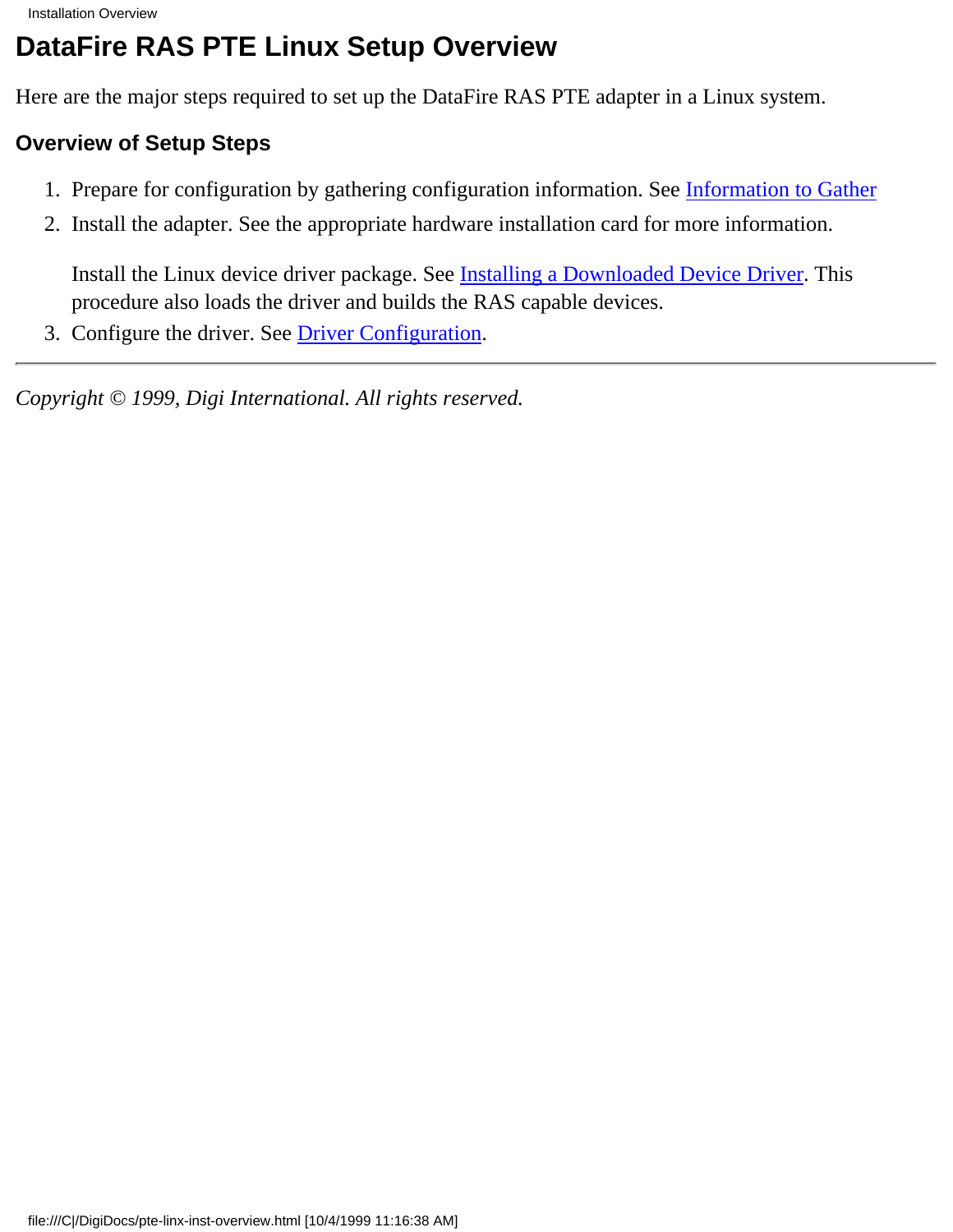# <span id="page-3-0"></span>**Installing a Downloaded Device Driver**

This topic describes how to install a device driver that has been downloaded from the Digi ftp site.

### **Procedure**

- 1. Log in as super user (root).
- 2. Install and make the driver package by entering **rpm -ihv dgdm<sup>\*</sup>.rpm** (there are no spaces in "**dgdm\*.rpm**"). The driver will be installed in **/usr/src/dg/dgdm/drv/linux**.
- Enter one of the following commands to load the driver and build the devices: 3.

### *RedHat:* **/etc/rc.d/init.d/dgdm start**

### *Debian:* **/etc/init.d/dgdm start**

The devices will be created in **/dev/dg/dgdm**, linked to **/dev**, and will have the following format: Dial-in devices: **ttyG***a\_xx*, where *a* is the adapter number and *xx* is the device number. Dial-out devices: **cug***a\_xx*, where *a* is the adapter number and *xx* is the device number.

4. Add the new services to the /etc/rc.d hierarchy by entering the following command:

### **chkconfig --add dgdm**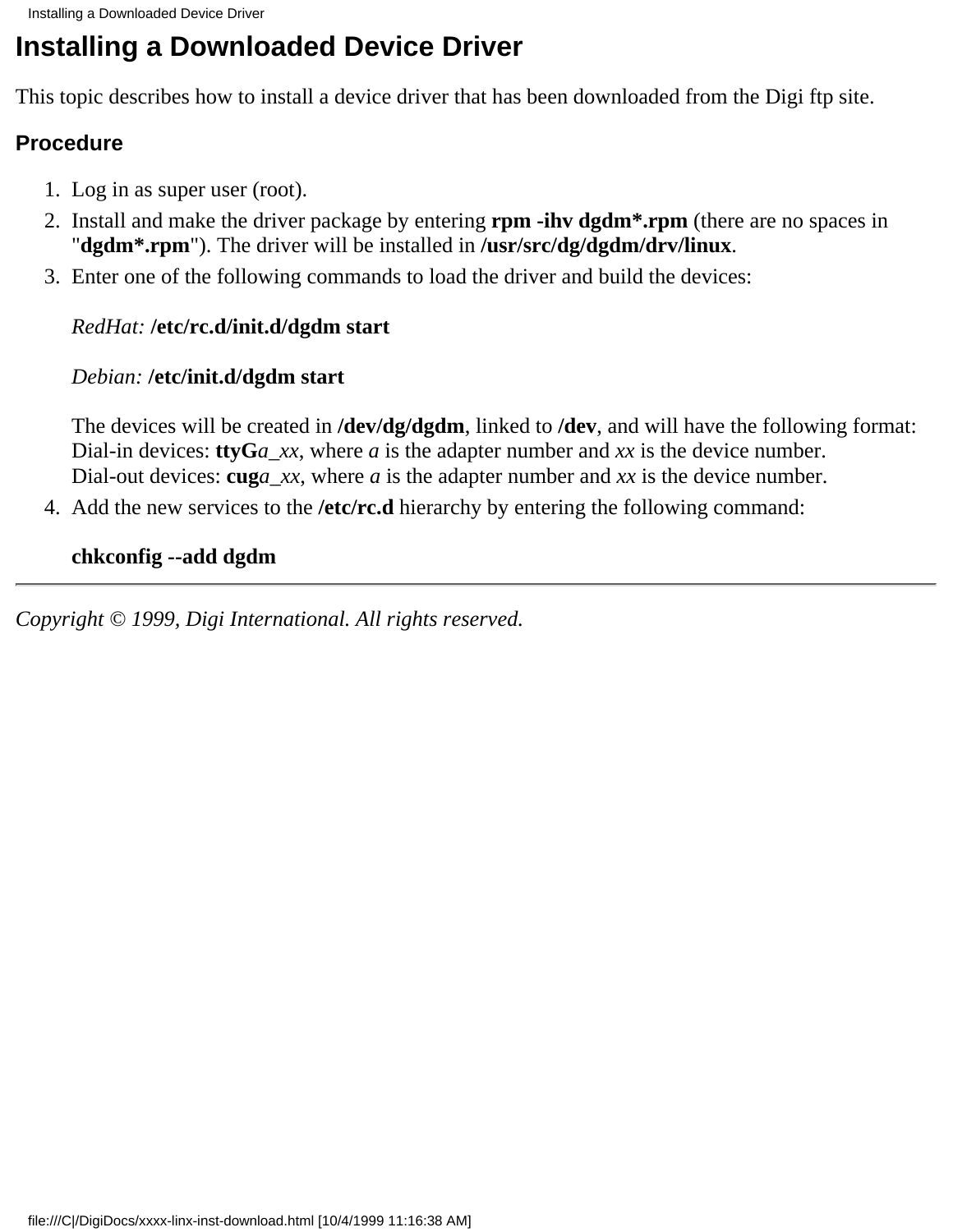<span id="page-4-0"></span>Uninstalling the Device Driver

# **Uninstalling the Device Driver**

- 1. Log in as super user (root).
- 2. Kill all processes that use the dgdm device.
- 3. Remove the device driver module by entering one of the following commands:

### *RedHat:* **/etc/rc.d/init.d/dgdm stop**

*Debian:* **/etc/init.d/dgdm stop**

4. Enter **rpm -e dgdm**.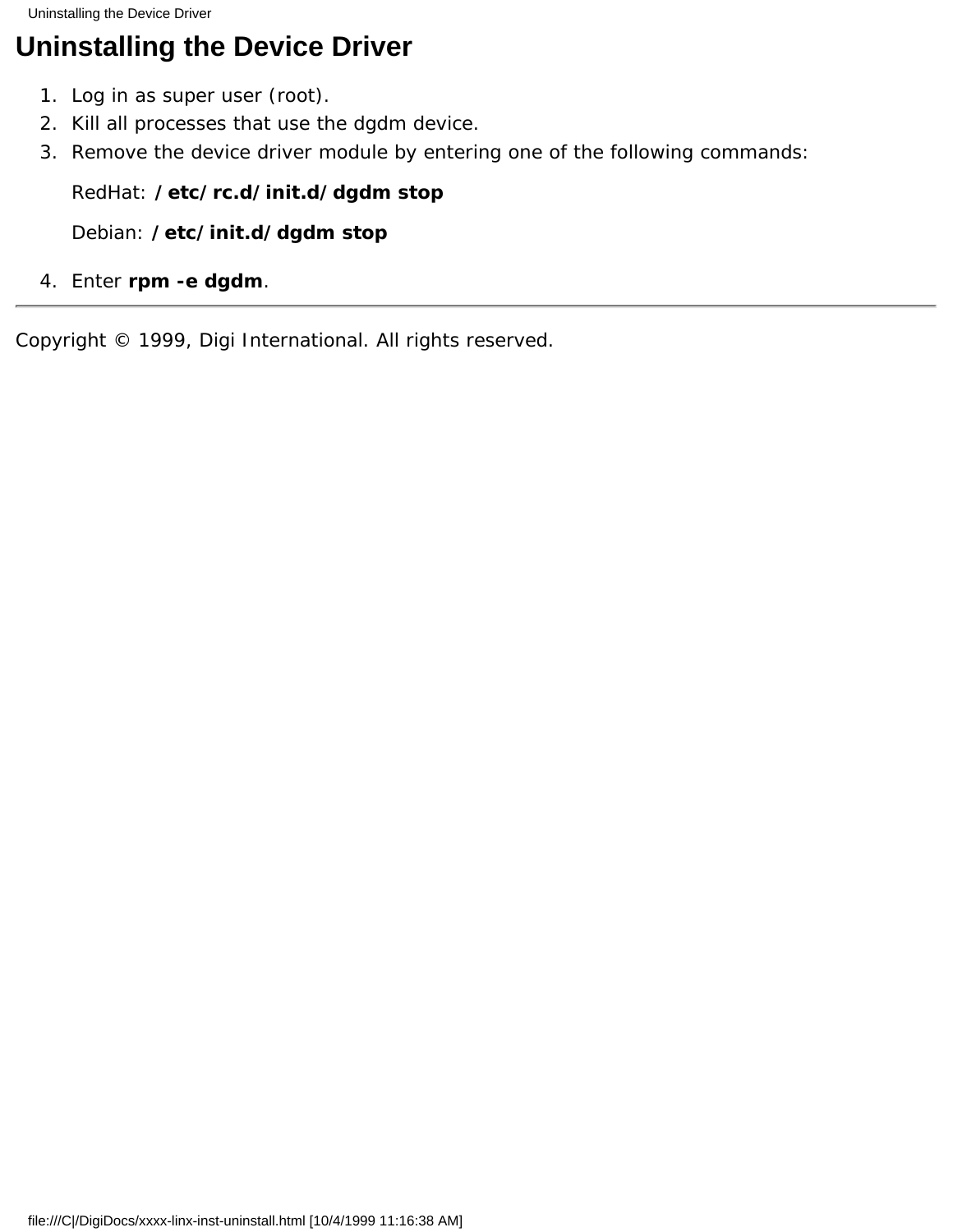## <span id="page-5-0"></span>**Driver Configuration**

Once the device driver has been successfully installed, it must be configured with information about the connection. See [Information to Gather](#page-1-0) for printable provisioning forms.

The forms will help you gather all the necessary information to configure the driver.

## **Configuration via the Dense Modem Control Panel**

- 1. Log in as Super User (root).
- 2. Enter **dm\_gui**. The Dense Modem Control Panel appears.
- 3. Click the adapter icon (picture of a circuit board). The Dense Modem Configuration utility appears.

The configuration utility shows tabs for each installed adapter, beneath which are tabs for various status, provisioning and configuration forms. Fill out the forms according to the information gathered from your telephone company. Help is provided for each form.

## **Manual Configuration**

If you are unable or do not wish to use the graphical configuration utility, the driver may be configured manually with the **dm\_admin** command. The man pages for **dm\_admin** provide complete descriptions of all of the command line options.

## **More Information**

For more comprehensive information about the device driver and associated utilities, see the man pages for:

- **dm\_driver**
- **dm\_gui**
- **dm\_admin**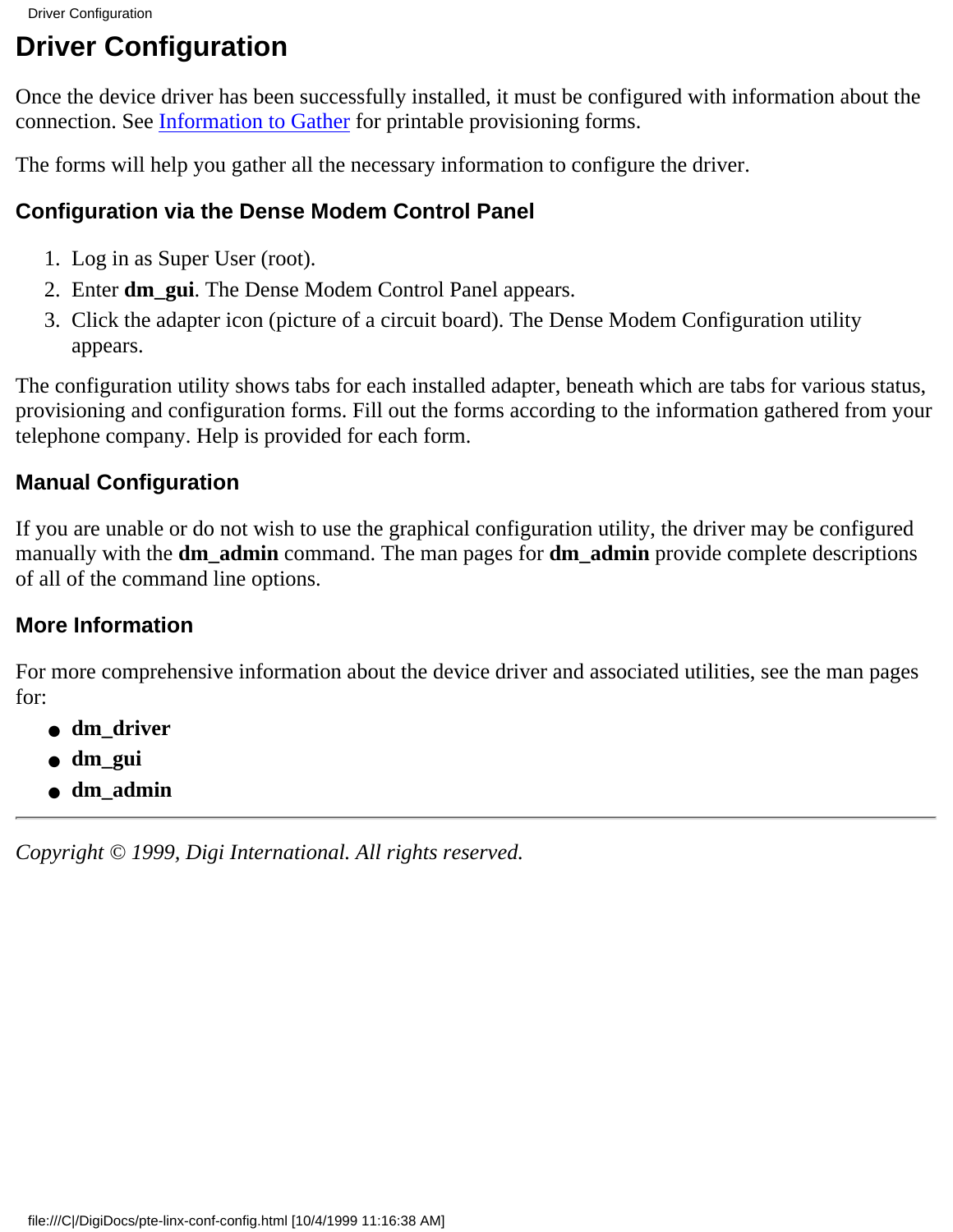## <span id="page-6-0"></span>**Channelized T1, Long Haul**

The following information may be required to complete the configuration of your DataFire RAS PTE adapter within your operating system environment. Note that not all operating systems support all parameters.

The parameters on this page are for channelized T1 connected directly to an external T1 telephone line (Long Haul). If your adapter is connected to a PBX or similar in-house network, use the Short Haul configuration page.

| Parameter                           | <b>Value</b>                                                                                   |
|-------------------------------------|------------------------------------------------------------------------------------------------|
| Coding                              | $[$   B8ZS $[$   AMI                                                                           |
| Framing                             | $\vert \vert$ ESF $\vert \vert$ D4                                                             |
| Long Haul Line Build<br>Out (Level) | $\begin{bmatrix} 1 & 0 \, dB & 1 \, 7.5 & dB & 15 & dB & 122.5 & dB \end{bmatrix}$             |
| Signaling                           | [] Ground Start [] Loop Start [] Immediate Start<br>[ ] Wink Start -- Wink Digits (1-20): ____ |
| <b>Leased Time Slots</b>            |                                                                                                |
| (Channels)                          |                                                                                                |
| <b>Modem Nationality</b>            |                                                                                                |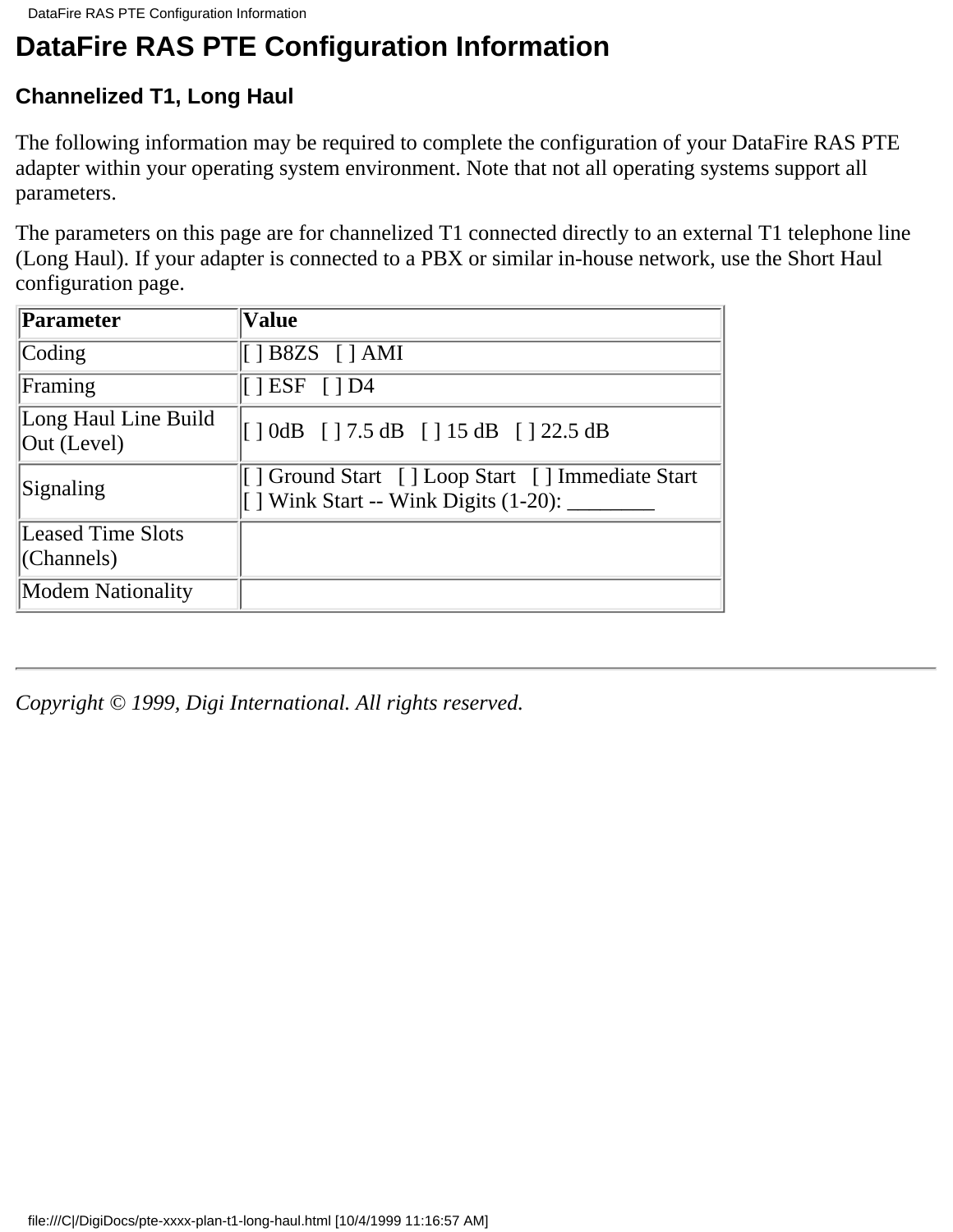## <span id="page-7-0"></span>**Channelized T1, Short Haul**

The following information may be required to complete the configuration of your DataFire RAS PTE adapter within your operating system environment. Note that not all operating systems support all parameters.

The parameters on this page are for channelized T1 connected to a PBX or similar in-house network (Short Haul). If your adapter is connected directly to an external T1 telephone line, use the Long Haul configuration page.

| <b>Parameter</b>               | <b>Value</b>                                                                                                                                                                                                                                                                                                                    |
|--------------------------------|---------------------------------------------------------------------------------------------------------------------------------------------------------------------------------------------------------------------------------------------------------------------------------------------------------------------------------|
| Coding                         | $[$   B8ZS $[$   AMI                                                                                                                                                                                                                                                                                                            |
| Framing                        | $[$ $ $ ESF $[$ $]$ D4                                                                                                                                                                                                                                                                                                          |
| Short Haul Length (in<br>feet) | $\begin{bmatrix} 1 & 0 & -133 \\ 1 & 133 & -266 \\ 1 & 266 & -399 \\ 1 & 399 & -533 \\ 1 & 1 & 139 \\ 1 & 1 & 1 & 119 \\ 1 & 1 & 1 & 119 \\ 1 & 1 & 1 & 119 \\ 1 & 1 & 1 & 119 \\ 1 & 1 & 1 & 119 \\ 1 & 1 & 1 & 119 \\ 1 & 1 & 1 & 119 \\ 1 & 1 & 1 & 119 \\ 1 & 1 & 1 & 119 \\ 1 & 1 & 1 & 119 \\ 1 & 1 & 1 & 119$<br>533-655 |
| Signaling                      | [] Ground Start [] Loop Start [] Immediate Start<br>$\lceil$   Wink Start -- Wink Digits (1-20): $\ldots$                                                                                                                                                                                                                       |
| <b>Leased Time Slots</b>       |                                                                                                                                                                                                                                                                                                                                 |
| (Channels)                     |                                                                                                                                                                                                                                                                                                                                 |
| <b>Modem Nationality</b>       |                                                                                                                                                                                                                                                                                                                                 |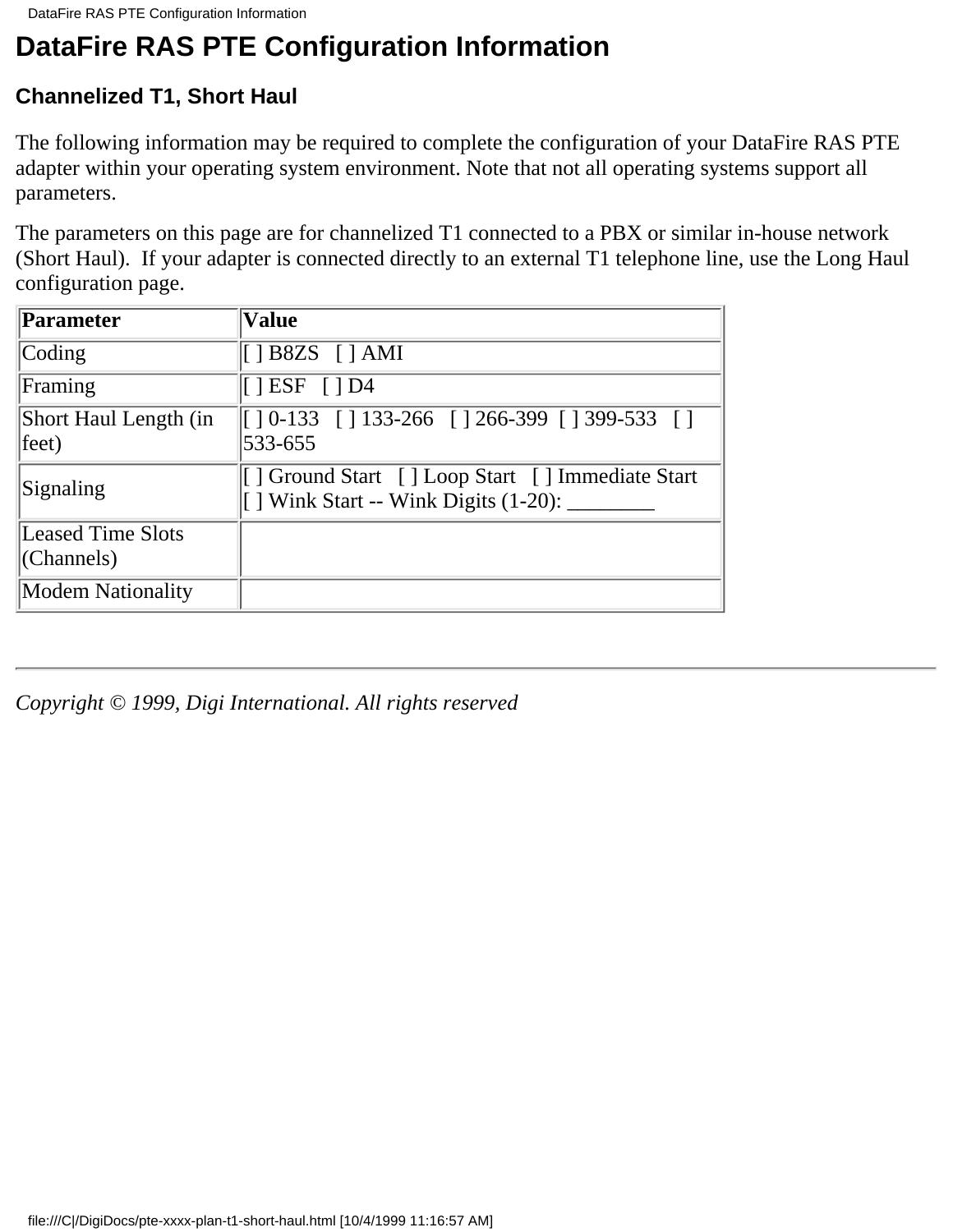## <span id="page-8-0"></span>**ISDN T1 (PRI), Long Haul**

The following information may be required to complete the configuration of your DataFire RAS PTE adapter within your operating system environment. Note that not all operating systems support all parameters.

The parameters on this page are for ISDN T1 (PRI) connected directly to an external T1 telephone line (Long Haul). If your adapter is connected to a PBX or similar in-house network, use the Short Haul configuration page.

| Parameter                                    | <b>Value</b>                                             |                                                                                                                              |                                                 |
|----------------------------------------------|----------------------------------------------------------|------------------------------------------------------------------------------------------------------------------------------|-------------------------------------------------|
| Coding                                       | $\parallel$ 1 B8ZS                                       |                                                                                                                              |                                                 |
| Framing                                      | $\vert \vert$ esf                                        |                                                                                                                              |                                                 |
| Long Haul Line Build<br>Out (Level)          |                                                          | $\begin{bmatrix} 1 & 0 \, dB & 1 & 7.5 \, dB & 1 & 15 \, dB & 1 & 22.5 \, dB \end{bmatrix}$                                  |                                                 |
| Signaling                                    |                                                          | $\parallel$   AT&T 5ESS $\parallel$   Nortel DMS 100/250 $\parallel$   ETSI<br>[] INS-1500 (Japan) [] National ISDN2 [] None |                                                 |
| <b>NFAS Master Port</b><br>(RAS 48 PT2 Only) | $\lceil \cdot \rceil$ None<br>$\lceil$ 1<br>$\lceil$   2 |                                                                                                                              | Interface ID for Port 1 Interface ID for Port 2 |
| <b>Leased Time Slots</b><br>(Channels)       |                                                          |                                                                                                                              |                                                 |
| <b>Modem Nationality</b>                     |                                                          |                                                                                                                              |                                                 |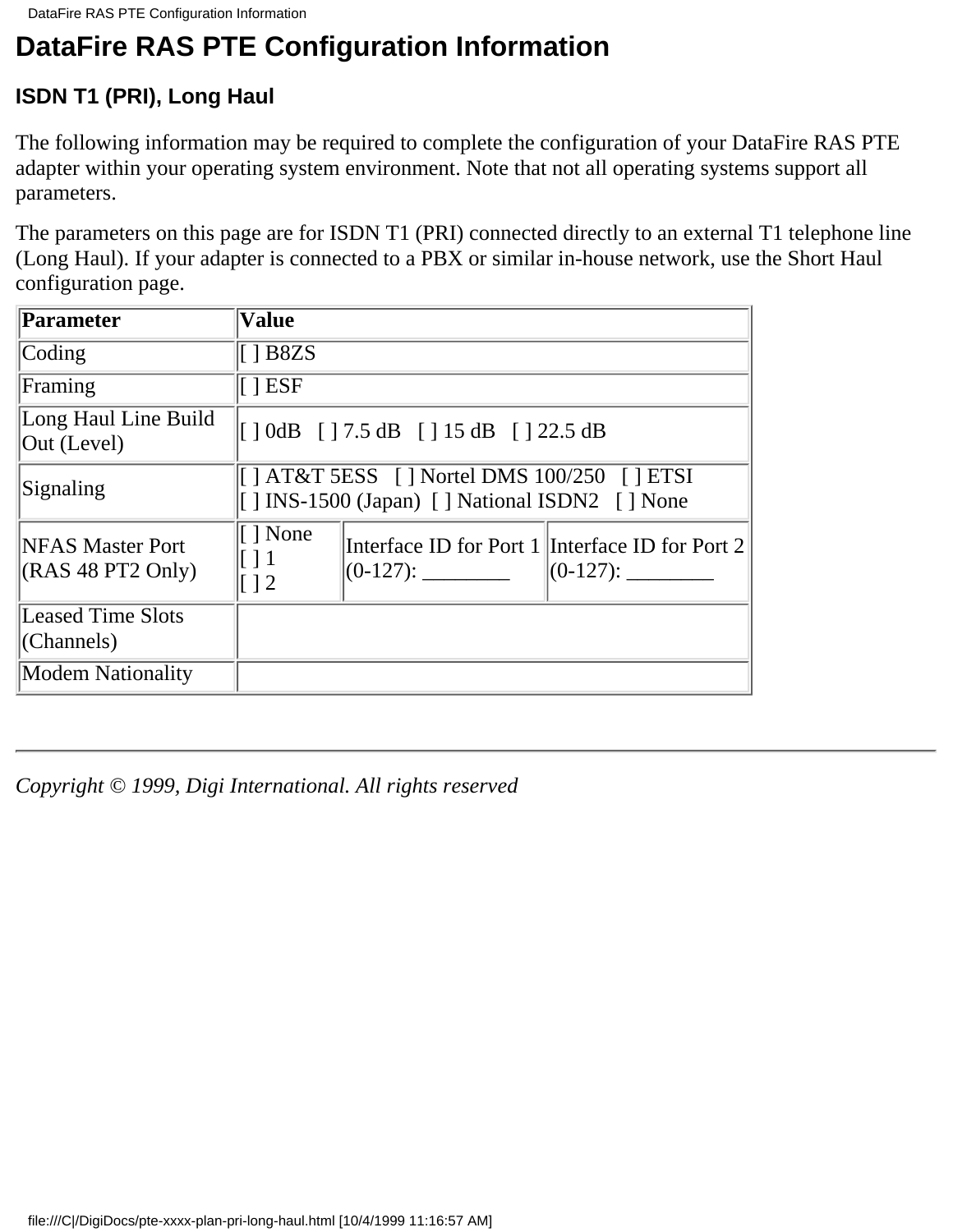## <span id="page-9-0"></span>**ISDN T1 (PRI), Short Haul**

The following information may be required to complete the configuration of your DataFire RAS PTE adapter within your operating system environment. Note that not all operating systems support all parameters.

The parameters on this page are for ISDN T1 (PRI) connected to a PBX or similar in-house network (Short Haul). If your adapter is connected directly to an external T1 telephone line, use the Long Haul configuration page.

| Parameter                                    | <b>Value</b>                                                                                             |
|----------------------------------------------|----------------------------------------------------------------------------------------------------------|
| $\text{Coding}$                              | $\vert$ [ ] B8ZS                                                                                         |
| Framing                                      | $\lceil$   ESF                                                                                           |
| Short Haul Length (in<br>feet)               | $\parallel$ 10-133 [ 133-266 [ 1399-533 [ 1533-655]                                                      |
| Signaling                                    | $\parallel$   AT&T 5ESS     Nortel DMS 100/250     ETSI<br>[] INS-1500 (Japan) [] National ISDN2 [] None |
| <b>NFAS Master Port</b><br>(RAS 48 PT2 Only) | $\vert \vert$   None<br>Interface ID for Port 1 Interface ID for Port 2<br>$\frac{12}{2}$                |
| Leased Time Slots<br>$ $ (Channels)          |                                                                                                          |
| <b>Modem Nationality</b>                     |                                                                                                          |